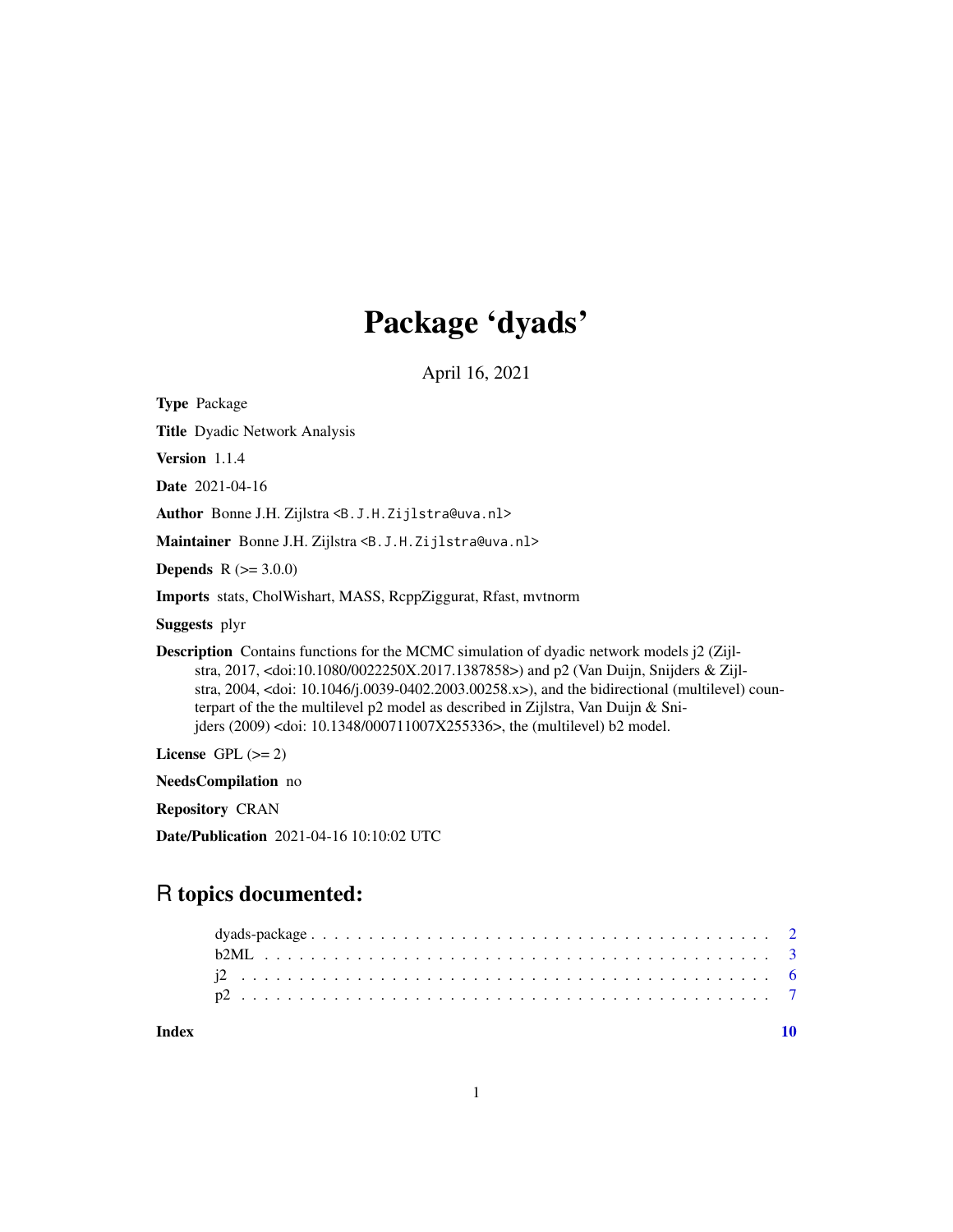<span id="page-1-0"></span>dyads-package *dyads*

#### Description

Package for Dyadic Network Analysis.

#### Details

| Package:  | dyads                                                                                                                                            |
|-----------|--------------------------------------------------------------------------------------------------------------------------------------------------|
| Type:     | Package                                                                                                                                          |
| Title:    | <b>Dyadic Network Analysis</b>                                                                                                                   |
| Version:  | 1.1.4                                                                                                                                            |
| Date:     | 2021-04-16                                                                                                                                       |
| Author:   | Bonne J.H. Zijlstra <b.j.h.zijlstra@uva.nl></b.j.h.zijlstra@uva.nl>                                                                              |
|           | Maintainer: Bonne J.H. Zijlstra <b.j.h. zijlstra@uva.nl=""></b.j.h.>                                                                             |
| Depends:  | $R$ ( $>=$ 3.0.0)                                                                                                                                |
| Imports:  | stats, CholWishart, MASS, ReppZiggurat, Rfast, mvtnorm                                                                                           |
| Suggests: | plyr                                                                                                                                             |
|           | Description: Contains functions for the MCMC simulation of dyadic network models j2 (Zijlstra, 2017, <doi:10.1080 00222<="" td=""></doi:10.1080> |
| License:  | $GPL (= 2)$                                                                                                                                      |

Index of help topics:

| b <sub>2ML</sub> | MCMC estimates for the (multilevel) b2 model |
|------------------|----------------------------------------------|
| dyads-package    | dvads                                        |
| 12               | MCMC estimates for the 12 model              |
| p <sub>2</sub>   | MCMC estimates for the p2 model              |

Includes functions for estimation of the p2 model (van Duijn, Snijders and Zijlstra (2004) <doi:10.1046/j.0039- 0402.2003.00258.x>), more specifically the adaptive random walk algorithm (Zijlstra, van Duijn and Snijders (2009) <doi:10.1348/000711007X255336>), for the estimation of the j2 model (Zijlstra (2017) <doi:10.1080/0022250X.2017.1387858>), and for their bidirectional counterpart, b2.

#### Author(s)

Bonne J.H. Zijlstra Maintainer: Bonne J.H. Zijlstra <B.J.H.Zijlstra@uva.nl>

#### References

Zijlstra, B.J.H., Duijn, M.A.J. van, and Snijders, T.A.B. (2009). MCMC estimation for the \$p\_2\$ network regression model with crossed random effects. *British Journal of Mathematical and Statistical Psychology*, 62, 143-166. Zijlstra, B.J.H. (2017). Regression of directed graphs on independent effects for density and reciprocity. *Journal of Mathematical Sociology*, 41(4), 185-192.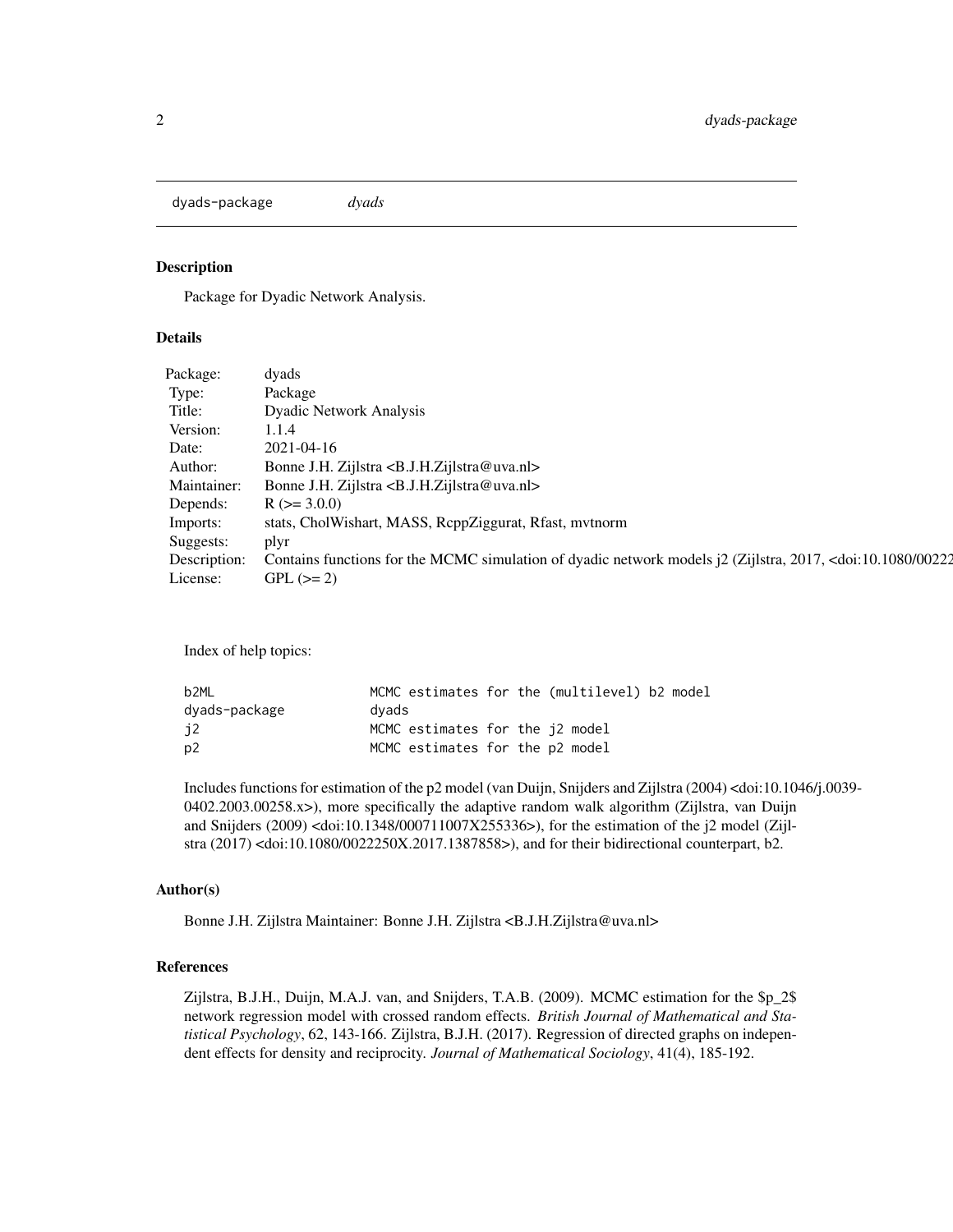#### <span id="page-2-0"></span> $b2ML$  3

#### Examples

```
# create a very small network with covariates for illustrative purposes
S \leftarrow c(1, 0, 1, 0, 1, 1, 0, 1, 0, 1)REC \leftarrow (S*-1)+1D1 \leq - matrix(c(0,1,0,1,0,1,0,1,0,1,
               0,0,0,1,0,1,0,1,0,1,
               1,1,0,0,1,0,0,0,0,0,
               1,1,1,0,1,0,0,0,0,1,
               1,0,1,0,0,1,1,0,1,0,
               0,0,0,0,0,0,1,1,1,1,
               0,0,0,0,0,1,0,1,0,1,
               1,0,0,0,0,1,1,0,1,1,
               0,1,0,1,0,1,0,1,0,0,
               1,0,1,1,1,0,0,0,0,0), ncol=10)
D2 \le - abs(matrix(rep(S,10), byrow = FALSE, ncol= 10) -
             matrix(rep(REC,10), byrow = TRUE, ncol= 10))
R \leftarrow D1*t(D1)Y \leq - matrix(c(0,1,1,1,1,1,0,0,1,1,
               0,0,0,1,1,1,0,0,1,0,
               1,1,0,1,1,1,0,0,1,1,
               1,1,1,0,1,1,0,1,1,0,
               1,1,1,1,0,1,1,0,1,1,
               0,1,1,1,1,0,1,1,1,0,
               1,0,1,0,1,1,0,1,0,1,
               0,1,1,1,0,1,1,0,1,1,
               1,0,1,0,1,0,1,1,0,1,
               1,1,1,0,0,1,1,1,1,0), ncol=10)
# estimate p2 model
p2(Y, sender = \sim S, receiver = \sim REC, density = \sim D1 + D2, reciprocity = \sim R,burnin = 100, sample = 400, adapt = 10)
# Notice: burn-in, sample size and number of adaptive sequenses are
# much smaller than recommended to keep computation time low.
# recommended code:
p2(Y, sender = \sim S, receiver = \sim REC, density = \sim D1 + D2, reciprocity = \sim R)
```
b2ML *MCMC estimates for the (multilevel) b2 model*

#### Description

Estimates the (multilevel) b2 model parameters, which is the bidirectional counterpart of the multilevel p2 model as described in Zijlstra, Van Duijn and Snijders (2006) <doi: 10.1027/1614- 2241.2.1.42>.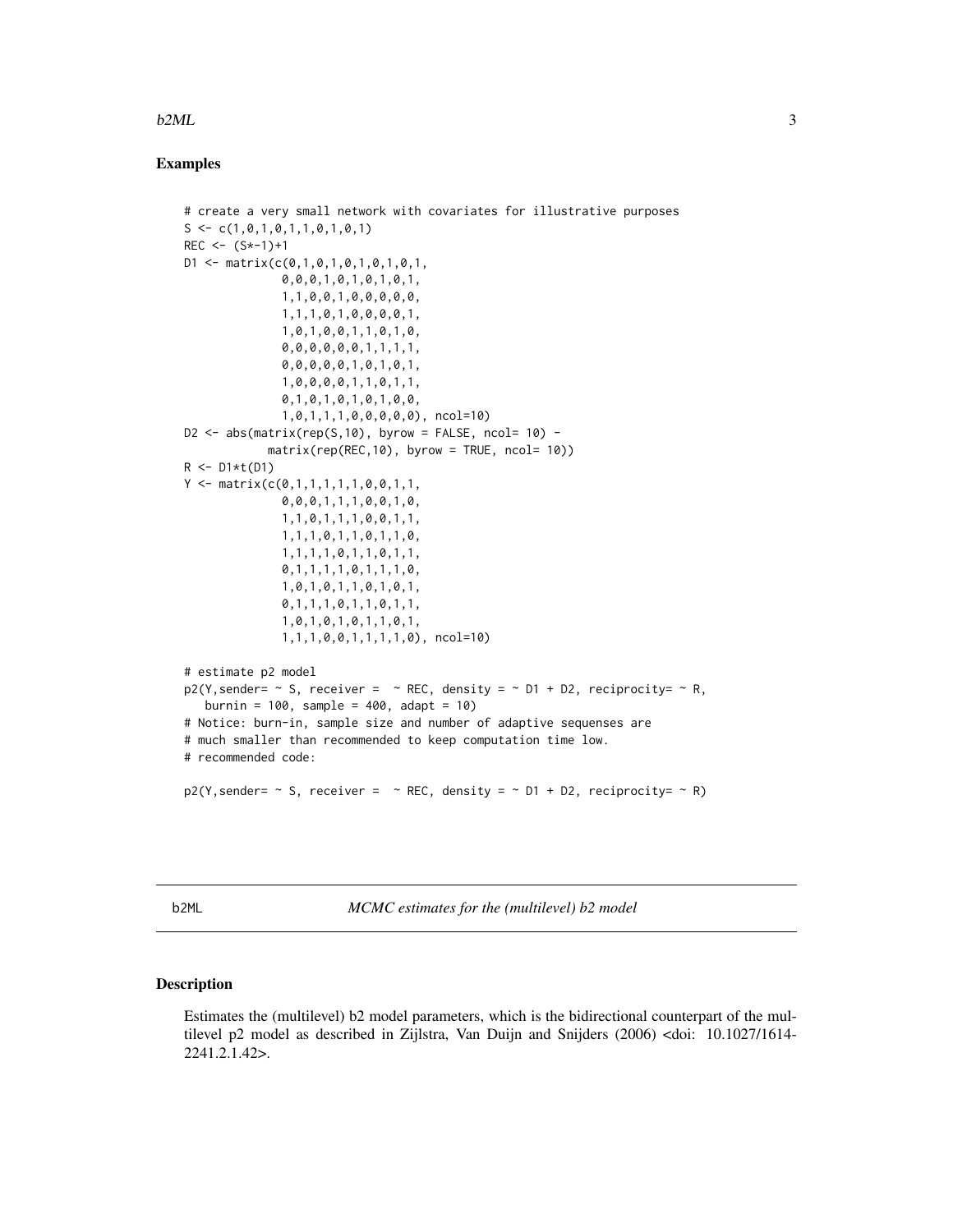#### Usage

```
b2ML(nets, actor = NULL, density = NULL, adapt = NULL, burnin = NULL, center = NULL,
separate= NULL, densVar = NULL, seed = NULL)
```
#### Arguments

| List with n dichotomous symmetric dependent networks.                                                                                                                                                  |
|--------------------------------------------------------------------------------------------------------------------------------------------------------------------------------------------------------|
| Optional matrix with a stacked actor covariate, corresponding to the n networks.<br>Multiple actor covariates can be added as a formula object, see example below                                      |
| Optional matrix with symmetric a stacked density covariate, with dimensions<br>similar to the n dependent networks. Multiple density covariates can be added<br>as a formula object, see example below |
| Optional number of adaptive sequenses (default is 100).                                                                                                                                                |
| Optional specification of number of burn-in iterations (default is 5000).                                                                                                                              |
| Optional argument for centering predictors (default is TRUE).                                                                                                                                          |
| Optional argument for estimating separate coefficients for the n dependent net-<br>works (default is FALSE).                                                                                           |
| Optional argument for estimating densty variance at the network level (default<br>is TRUE).                                                                                                            |
| Optonal specification of random seed (delfault is 1).                                                                                                                                                  |
|                                                                                                                                                                                                        |

#### Value

Returns a fitted model of class b2ML, to be opened with the function summary().

#### Author(s)

Bonne J.H. Zijlstra <b.j.h.zijlstra@uva.nl>

#### References

Zijlstra, B. J., Van Duijn, M. A., & Snijders, T. A. (2006). The Multilevel p2 Model A random effects model for the analysis of multiple social networks. *Methodology: European Journal of Research Methods for the Behavioral and Social Sciences*, 2(1), 42.

#### Examples

```
# create two very small networks with covariates for illustrative purposes
Y1 <- matrix(c( 0, 1, 1, 1, 1, 1, 1, 1, 1, 0,1,0,1,0,1,1,1,1,1,1,
                1,1,0,0,1,1,1,1,0,1,
                1,0,0,0,1,0,0,1,0,0,
                1,1,1,1,0,1,1,0,1,1,
                1,1,1,0,1,0,1,0,1,1,
                1,1,1,0,1,1,0,1,1,1,
                1,1,1,1,0,0,1,0,0,1,
```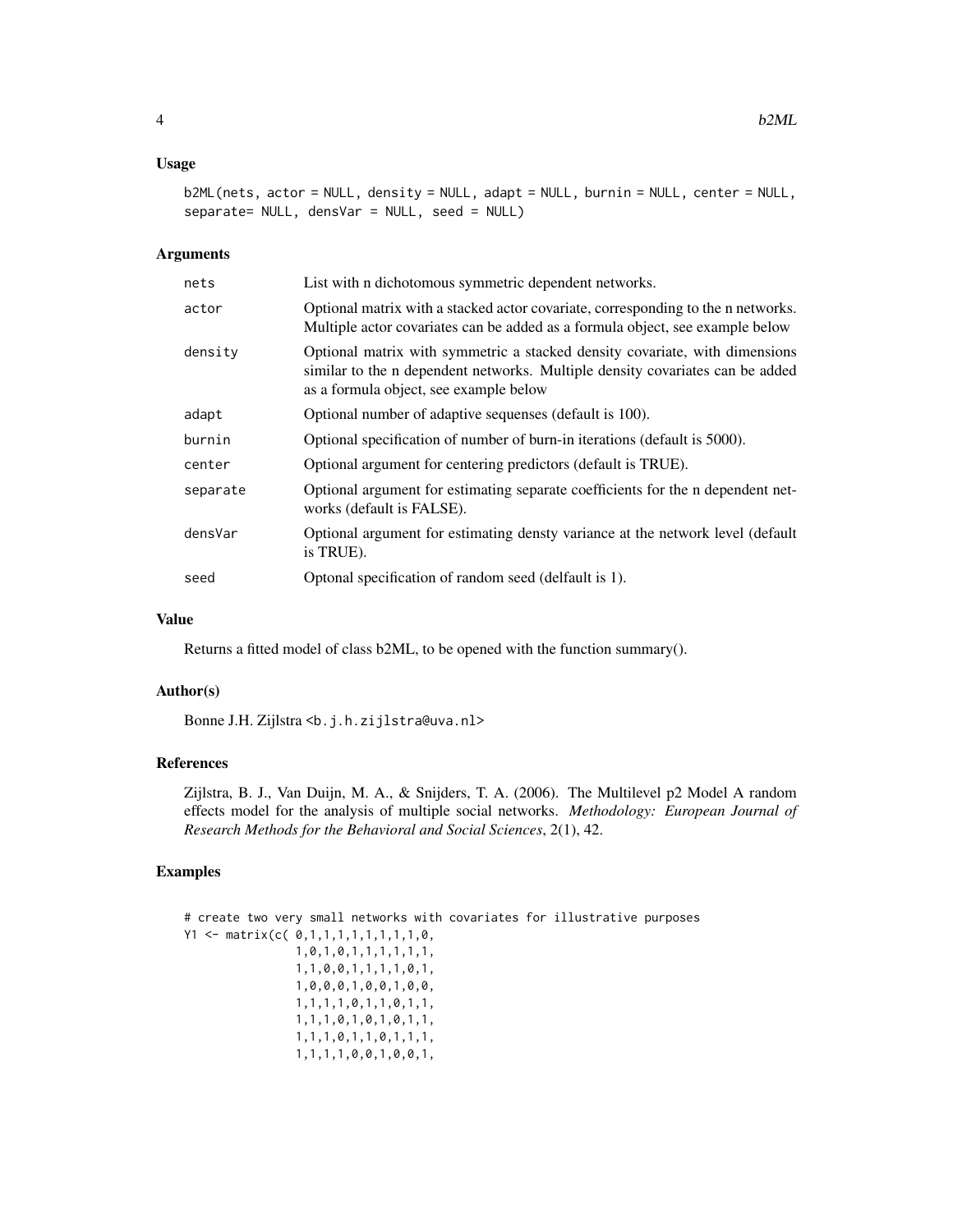```
1,1,0,0,1,1,1,0,0,1,
                0,1,1,0,1,1,1,1,1,0), ncol=10)
Y2 <- matrix(c( 0,0,1,0,1,1,0,1,0,0,
                0,0,0,0,0,0,0,1,1,0,
                1,0,0,1,0,1,0,1,0,0,
                0,0,1,0,0,0,1,1,0,0,
                1,0,0,0,0,0,1,1,0,0,
                1,0,1,0,0,0,1,1,0,0,
                0,0,0,1,1,1,0,1,0,0,
                1,1,1,1,1,1,1,0,0,1,
                0,1,0,0,0,0,0,0,0,0,
                0,0,0,0,0,0,0,1,0,0), ncol=10)
Y <- list(Y1, Y2)
Aa1 <- c(1,0,1,0,1,1,0,1,0,1)
Aa2 <- c(1,0,0,1,0,0,1,1,0,1)
Aa <- list(Aa1, Aa2)
Aat <- do.call(plyr::rbind.fill.matrix, Aa)
Ab1 <- c(0,0,0,0,0,0,0,0,0,0)
Ab2 <- c(1,1,1,1,1,1,1,1,1,1,1)Ab <- list(Ab1, Ab2)
Abt <- do.call(plyr::rbind.fill.matrix, Ab)
Da1 \leq abs(matrix(rep(Aa1,10), byrow = FALSE, ncol= 10) -
            matrix(rep(Aa1,10), byrow = TRUE, ncol= 10))
Da2 <- abs(matrix(rep(Aa2,10), byrow = FALSE, ncol= 10) -
            matrix(rep(Aa2,10), byrow = TRUE, ncol= 10))
Da <- list(Da1, Da2)
Dat <- do.call(plyr::rbind.fill.matrix, Da)
# estimate b2 model for two networks
M1 <- b2ML(Y, actor= ~ Aat + Abt, density = ~ Dat, adapt = 10, burnin = 100, densVar = FALSE)
summary(M1)
# Notice: burn-in, and number of adaptive sequenses are
# much smaller than recommended to keep computation time low.
# recommended code:
M1 \leq b2ML(Y, actor= \sim Aat + Abt, density = \sim Dat, densVar = FALSE)
summary(M1)
# estimate b2 model for a single network
M2 <- b2ML(list(Y[[1]]),actor= ~ Aat[1:10,], density = ~ Dat[1:10,], adapt = 10, burnin = 100,
densVar = FALSE)
summary(M2)
# Notice: burn-in, and number of adaptive sequenses are
# much smaller than recommended to keep computation time low.
# recommended code:
M2 <- b2ML(list(Y[[1]]),actor= \sim Aat[1:10,], density = \sim Dat[1:10,], densVar = FALSE)
summary(M2)
```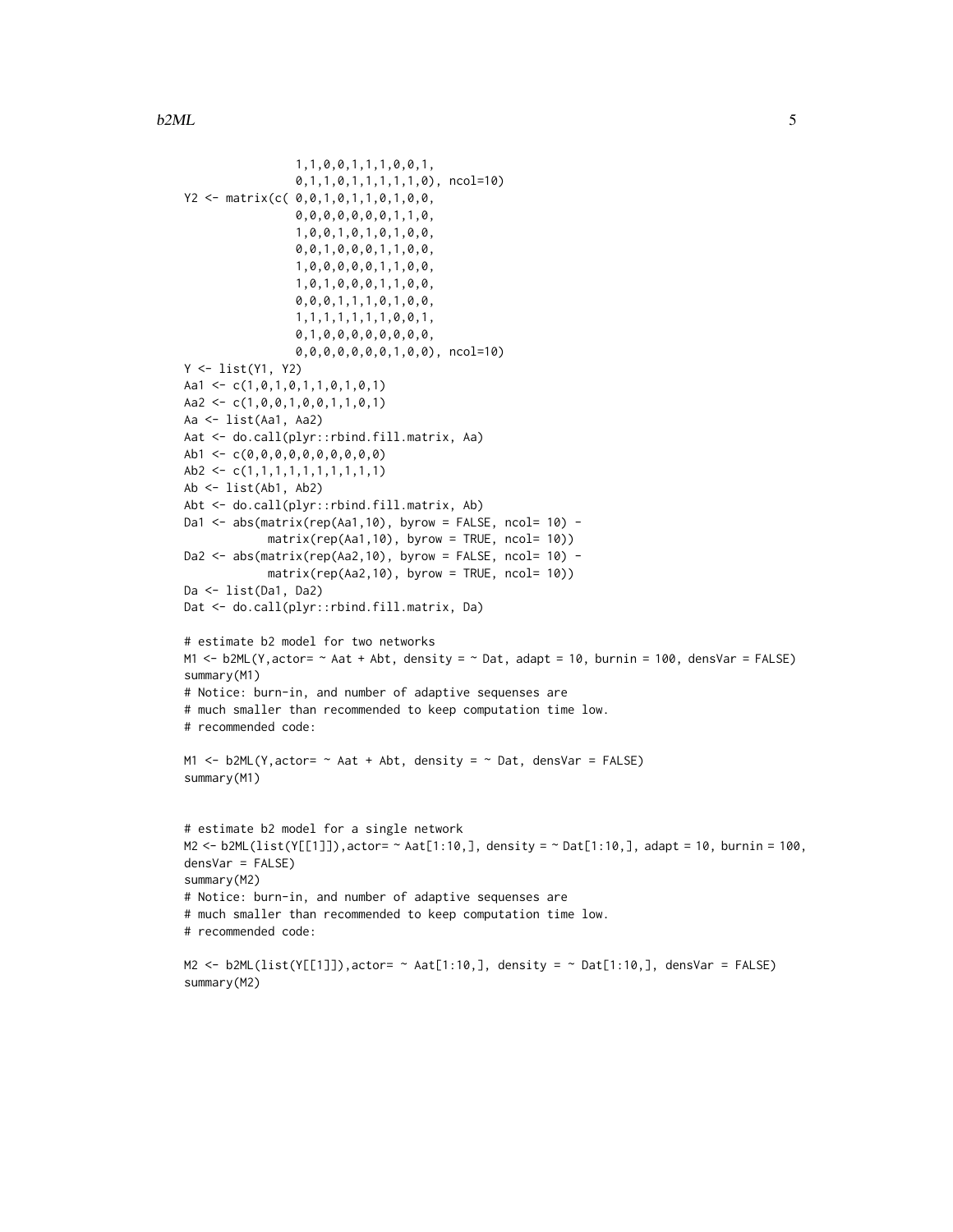#### Description

Estimates j2 model parameters as described in Zijlstra (in press) <doi:10.1080/0022250X.2017.1387858>.

#### Usage

```
j2(net, sender = NULL, receiver = NULL , density = NULL, reciprocity = NULL,
burnin = NULL, sample = NULL, adapt= NULL, center = NULL, seed = NULL)
```
#### Arguments

| net         | Directed dichotomous n <sup>*</sup> n network (digraph).                   |
|-------------|----------------------------------------------------------------------------|
| sender      | Optional sender covariates of lenght n.                                    |
| receiver    | Optinal receiver covariates of length n.                                   |
| density     | Optional density covariates of dimensions n*n.                             |
| reciprocity | Optional symmetric reciprocity covariates of dimensions n <sup>*</sup> n.  |
| burnin      | Optional specification of number of burn-in iterations (default is 10000). |
| sample      | Optional specification of number of MCMC samples (default is 40000).       |
| adapt       | Optional number of adaptive sequenses (default is 100).                    |
| center      | Optional boolean argument for centering predictors (default is TRUE).      |
| seed        | Optonal specification of random seed (delfault is 1).                      |

#### Value

Returns a matrix with MCMC means, standard deviations, quantiles and effective sample sizes for j2 parameters.

#### Author(s)

Bonne J.H. Zijlstra <b.j.h.zijlstra@uva.nl>

#### References

Zijlstra, B.J.H. (in press). Regression of directed graphs on independent effects for density and reciprocity. *Journal of Mathematical Sociology*.

<span id="page-5-0"></span>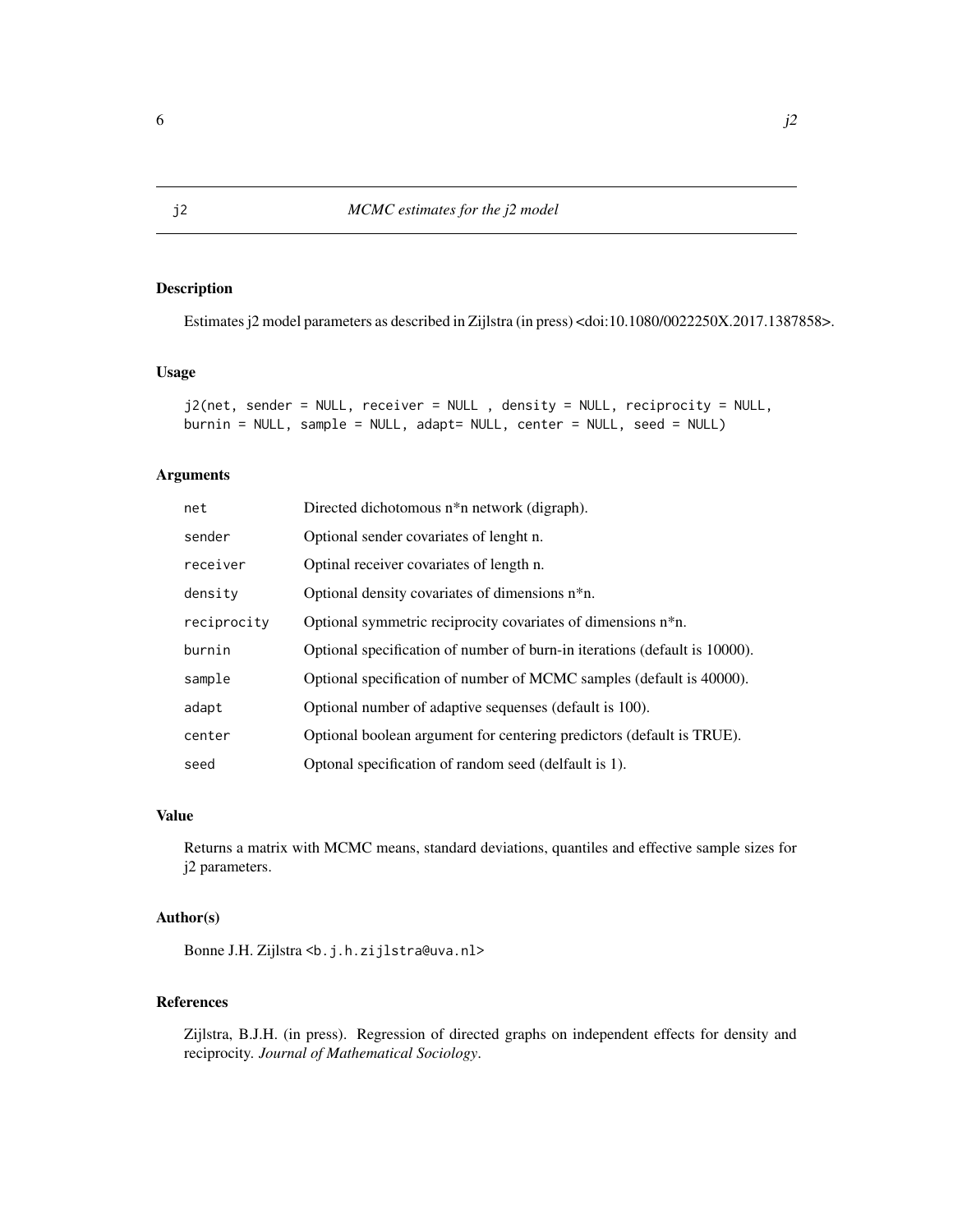#### <span id="page-6-0"></span>Examples

```
# create a very small network with covariates for illustrative purposes
S \leftarrow c(1, 0, 1, 0, 1, 1, 0, 1, 0, 1)REC \leq -c(0, 0, 1, 1, 0, 0, 1, 1, 0, 0)D1 \leq - matrix(c(0,1,0,1,0,1,0,1,0,0,
               0,0,1,1,0,1,0,1,0,1,
               1,1,0,0,1,0,0,0,0,0,
               1,1,1,0,1,0,0,0,0,1,
               1,0,1,0,0,1,1,0,1,1,
                0,0,0,0,0,0,1,1,1,1,
               0,0,0,0,0,1,0,1,0,1,
               1,0,0,0,0,1,1,0,1,1,
               0,1,0,1,0,1,0,1,0,0,
               0,0,1,1,1,0,0,0,0,0), ncol=10)
D2 \le - abs(matrix(rep(S,10), byrow = FALSE, ncol= 10) -
            matrix(rep(REC,10), byrow = TRUE, ncol= 10))
R \leftarrow D1*t(D1)Y <- matrix(c(0,0,1,1,1,1,0,0,1,1,
              0,0,0,1,1,1,0,0,1,0,
              1,1,0,1,1,1,0,0,1,1,
              0,1,1,0,1,1,0,1,1,0,
              1,1,1,1,0,1,1,0,1,1,
              0,1,1,1,1,0,1,1,1,0,
              1,0,1,0,1,1,0,1,0,1,
              0,1,1,1,0,1,1,0,1,1,
              1,0,1,0,1,0,1,1,0,1,
              1,1,1,0,0,1,1,1,1,0), ncol=10)
# estimate j2 model
j2(Y, sender = - S, receiver = - REC, density = - D1 + D2, reciprocity = - R,burnin = 100, sample = 400, adapt = 10)
# notice: burn-in, sample size and number of adaptive sequenses are
# much smaller than recommended to keep computation time low.
# recommended code:
j2(Y, sender = - S, receiver = - REC, density = - D1 + D2, reciprocity = - R)
```
p2 *MCMC estimates for the p2 model*

#### Description

Estimates p2 model parameters with the adaptive random walk algorithm as described in Zijlstra, Van Duijn and Snijders (2009) <doi: 10.1348/000711007X255336>.

#### Usage

```
p2(net, sender = NULL, receiver = NULL, density = NULL, reciprocity = NULL,
burnin = NULL, sample = NULL, adapt = NULL, seed = NULL)
```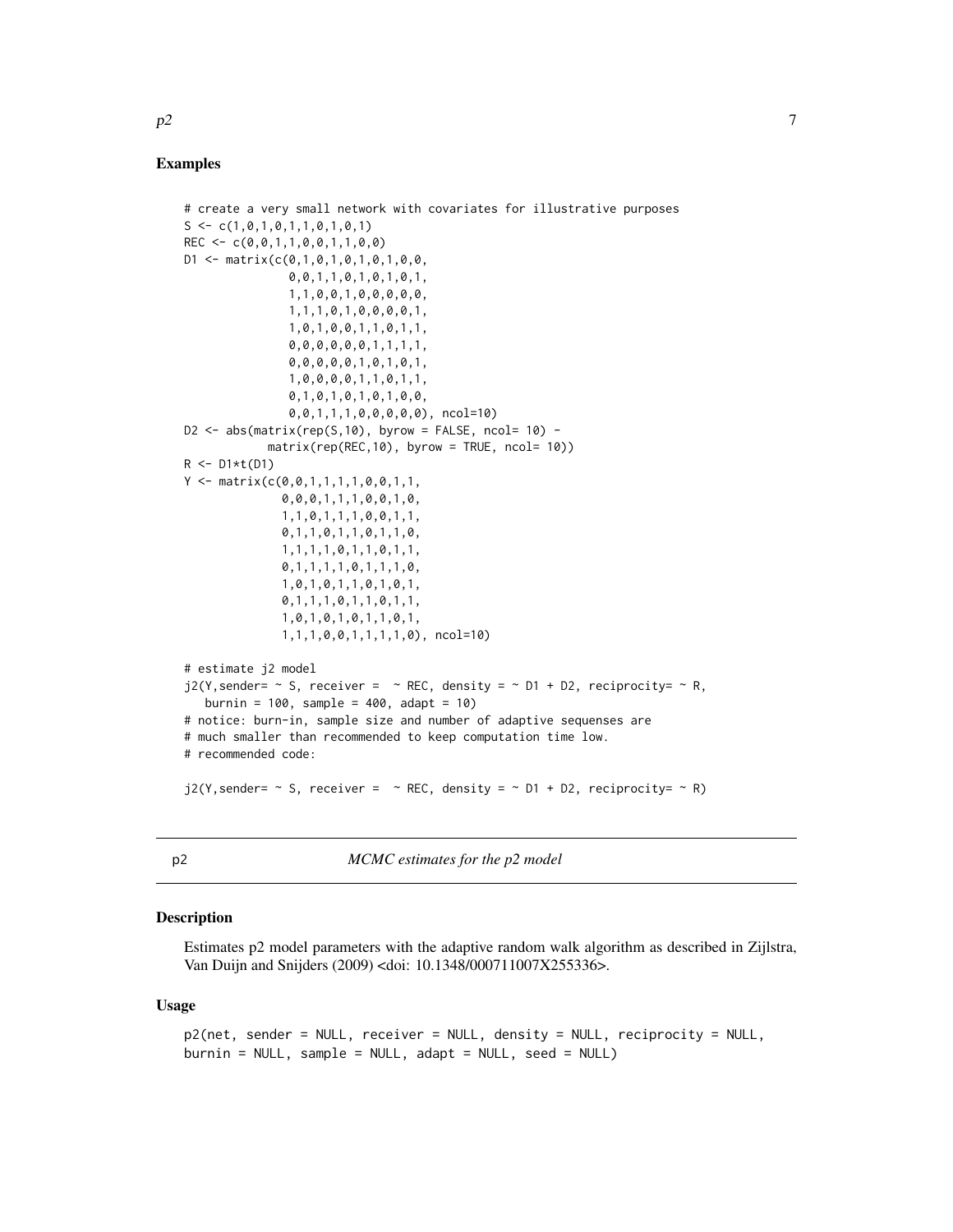#### **Arguments**

| net         | Directed dichotomous n <sup>*</sup> n network (digraph).                   |
|-------------|----------------------------------------------------------------------------|
| sender      | Optional sender covariates of lenght n.                                    |
| receiver    | Optinal receiver covariates of length n.                                   |
| density     | Optional density covariates of dimensions n <sup>*</sup> n.                |
| reciprocity | Optional symmetric reciprocity covariates of dimensions n*n.               |
| burnin      | Optional specification of number of burn-in iterations (default is 10000). |
| sample      | Optional specification of number of MCMC samples (default is 40000).       |
| adapt       | Optional number of adaptive sequenses (default is 100).                    |
| seed        | Optonal specification of random seed (delfault is 1).                      |

#### Value

Returns a matrix with MCMC means, standard deviations, quantiles and estimated effective sample sizes for p2 parameters.

#### Author(s)

Bonne J.H. Zijlstra <b.j.h.zijlstra@uva.nl>

#### References

Zijlstra, B.J.H., Duijn, M.A.J. van, and Snijders, T.A.B. (2009). MCMC estimation for the \$p\_2\$ network regression model with crossed random effects. *British Journal of Mathematical and Statistical Psychology*, 62, 143-166.

#### Examples

```
# create a very small network with covariates for illustrative purposes
S \leftarrow c(1, 0, 1, 0, 1, 1, 0, 1, 0, 1)REC \le (S*-1)+1D1 \leq - matrix(c(0,1,0,1,0,1,0,1,0,1,
               0,0,0,1,0,1,0,1,0,1,
               1,1,0,0,1,0,0,0,0,0,
              1,1,1,0,1,0,0,0,0,1,
               1,0,1,0,0,1,1,0,1,0,
               0,0,0,0,0,0,1,1,1,1,
               0,0,0,0,0,1,0,1,0,1,
               1,0,0,0,0,1,1,0,1,1,
              0,1,0,1,0,1,0,1,0,0,
               1,0,1,1,1,0,0,0,0,0), ncol=10)
D2 \le - abs(matrix(rep(S,10), byrow = FALSE, ncol= 10) -
            matrix(rep(REC,10), byrow = TRUE, ncol= 10))
R \leftarrow D1*t(D1)Y <- matrix(c(0,1,1,1,1,1,0,0,1,1,
               0,0,0,1,1,1,0,0,1,0,
               1,1,0,1,1,1,0,0,1,1,
```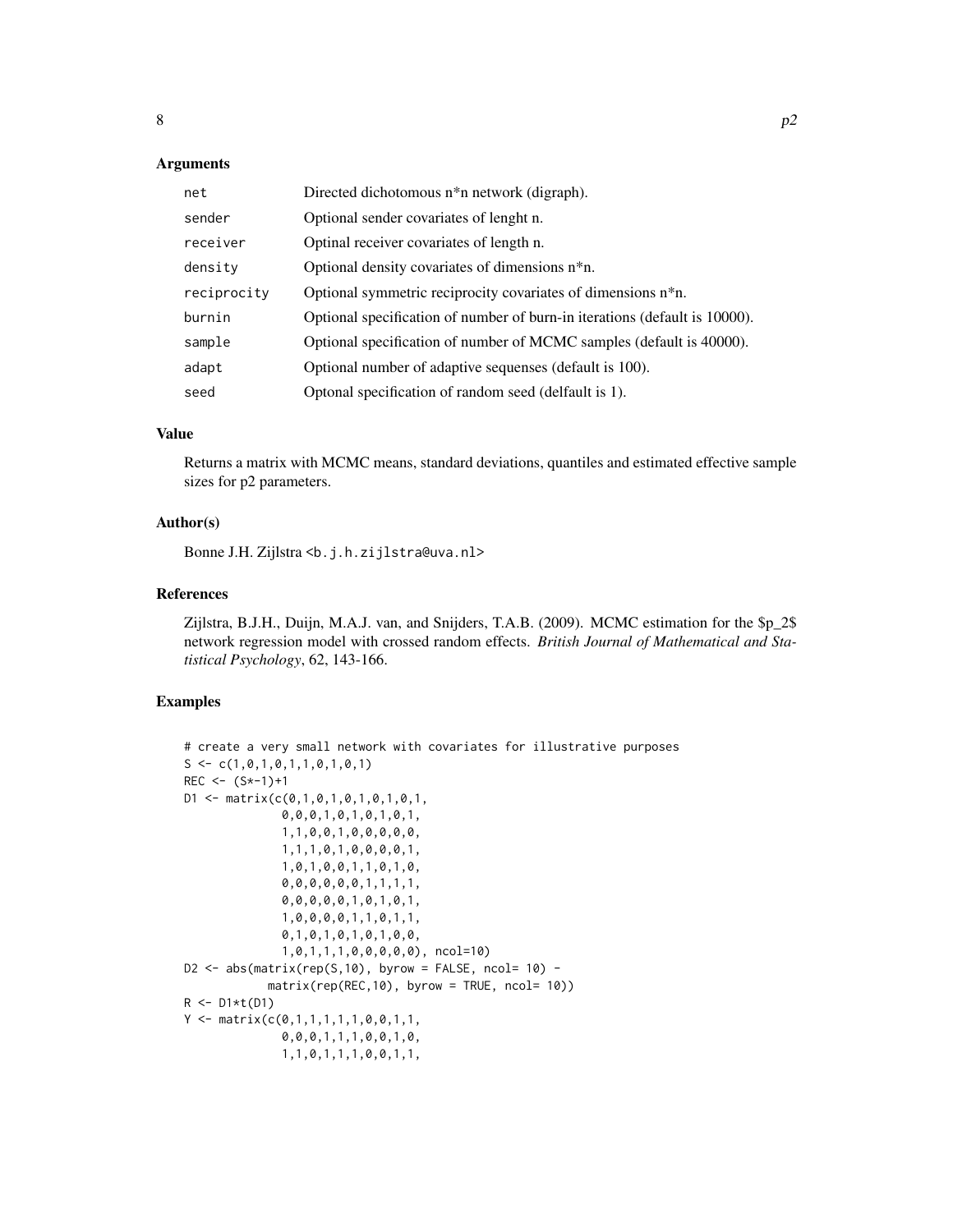```
1,1,1,0,1,1,0,1,1,0,
              1,1,1,1,0,1,1,0,1,1,
              0,1,1,1,1,0,1,1,1,0,
              1,0,1,0,1,1,0,1,0,1,
              0,1,1,1,0,1,1,0,1,1,
              1,0,1,0,1,0,1,1,0,1,
             1,1,1,0,0,1,1,1,1,0), ncol=10)
# estimate p2 model
p2(Y, sender = " S, receiver = " REC, density = " D1 + D2, reciprocity = " R,burnin = 100, sample = 400, adapt = 10)
# Notice: burn-in, sample size and number of adaptive sequenses are
# much smaller than recommended to keep computation time low.
# recommended code:
p2(Y, sender = - S, receiver = - REC, density = - D1 + D2, reciprocity = - R)
```